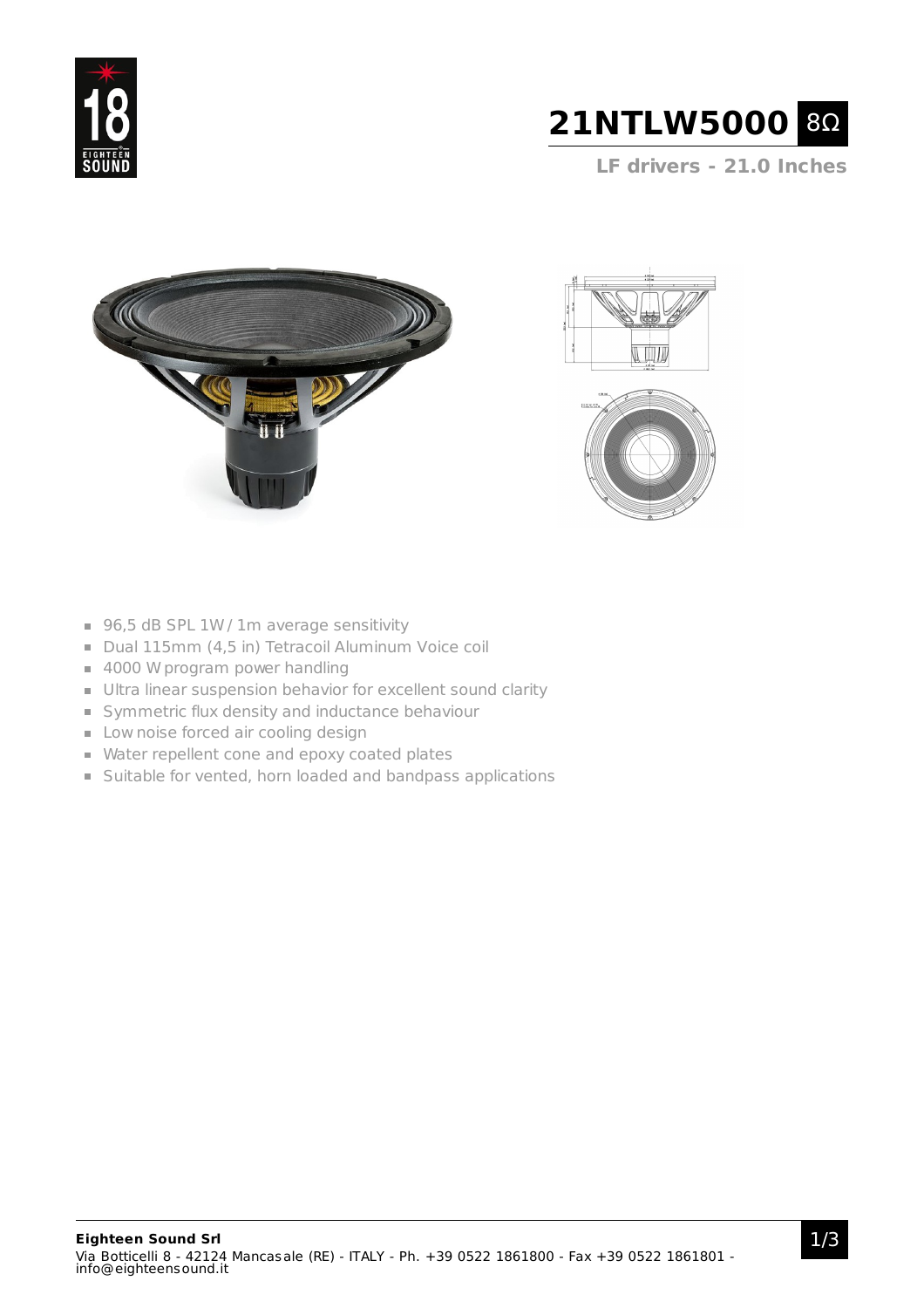

# **21NTLW5000** 8Ω

**LF drivers - 21.0 Inches**

The 21NTLW5000 is a 21 inch diameter next generation high performance subwoofer, specifically designed for high SPL very low frequency applications in either a reflex, bandpass or horn loaded configuration. For optimum results we recommend the usage of power amplifiers able to deliver 4000W program power without clipping.

The 21NTLW5000 uses Eighteen Sound proprietary Tetracoil technology, where two different, axially separated magnetic gaps and two inside-outside 4.5" diameter aluminum voice coils are wound on the same former and suspended evenly in the two magnetic gaps.

The Tetracoil design key advantages are:

1) a symmetric flux density versus displacement behavior, that minimizes the even distortion products;

2) a very symmetric and flat inductance curve;

3) the equivalent voice coil diameter of a 4.6" Tetracoil speaker is greater than 6". Consequently heat dissipation occurs over a larger surface area, driving AES power handling up to 1800 W.

21NTLW5000 design features include a large displacement suspension system which, in conjunction with a fiberglass reinforced, straight ribbed cone allows an ultra-linear piston action and provides full mechanical control across the entire working range.

In order to furtherly increase power handling and reduce power compression figure, a low density material air diffractor is placed into the backplate venting hole acting as a cooling system, increasing power handling capability and lowering the power compression figure.

21NTLW5000 is able to perform properly under inclement weather conditions: the exclusive cone treatment improves pulp strength and gives water repellent properties to both sides of the membrane. In addition, magnetic structure metal plates coating is far more resistant than standard zinc coating to the corrosive effects of salts and oxidization.